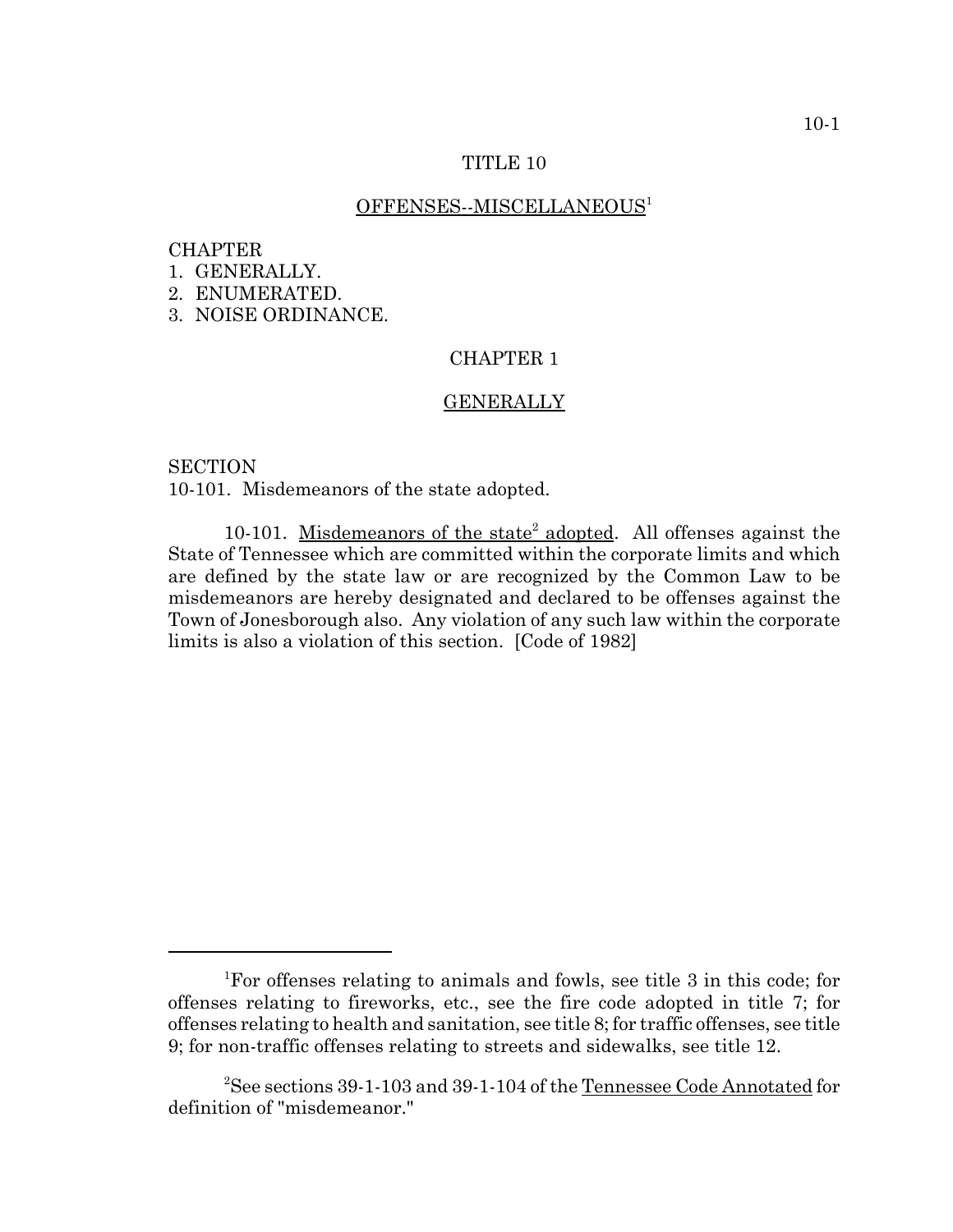# CHAPTER 2

#### ENUMERATED

# **SECTION**

- 10-201. Bawdy houses.
- 10-202. Conspiracy.
- 10-203. Curfew for minors.
- 10-204. Disorderly houses.
- 10-205. Destroying town property.
- 10-206. Disturbing county privy.
- 10-207. Disturbing public assemblies.
- 10-208. Offensive language.
- 10-209. Tampering with fire hydrants.
- 10-210. Indecent exposure, etc.
- 10-211. Obscene literature, etc.
- 10-212. Loitering.
- 10-213. Minors playing pinball machines.
- 10-214. Gambling.
- 10-215. Assisting gambling.
- 10-216. Keeping gambling places.
- 10-217. Penalty for certain licensed businesses.
- 10-218. Swinging trains.
- 10-219. Throwing missiles.
- 10-220. Carrying weapons.
- 10-221. Firing weapons.
- 10-222. Hunting on town property.

10-201. Bawdy houses. It shall be unlawful for any person to keep a bawdy house, house of ill fame, assignation, or knowingly to permit any tenement in his or her possession or under his or her control to be used for such purpose. [Ord. 9 of April 16, 1906, § 1]

10-202. Conspiracy. It shall be unlawful for any two or more persons to assemble within the town with the intent or, being so assembled, to agree to do any unlawful act with force or violence against the property of the town or the person or property of another or to the terror of others, or to make any movement or preparation therefor. [Ord. 2 of April 16, 1906, § 1]

10-203. Curfew for minors. It shall be unlawful for any minor under the age of 18 years to congregate, loiter, or be upon the public streets or other public places from and after the hour of 10:00 p.m., and until the hour of 6:00 a.m., upon the following morning, unless such minor is accompanied by or has the permission of his or her parent or guardian.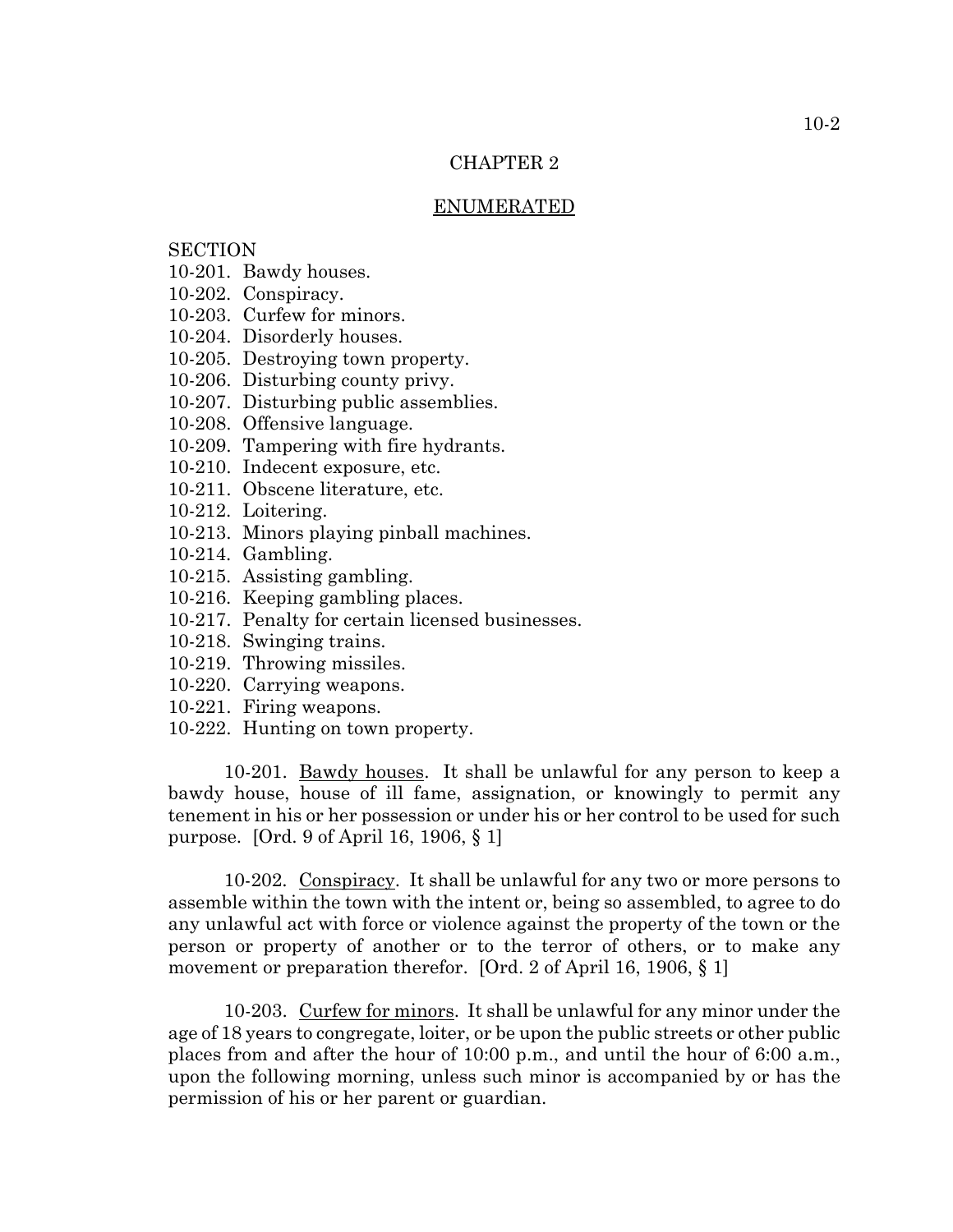It shall be unlawful for any parent or guardian or any person having the custody of any such minor to permit them to do the things prohibited by this section. [Ord. 37 of April 16, 1906, § 1; ord. of June 23, 1955, §§ 1 and 2]

10-204. Disorderly houses. It shall be unlawful for any person within the limits of the town to keep a disorderly house. [Ord. 7 of April 16, 1906, § 1]

10-205. Destroying town property. It shall be unlawful to willfully destroy, injure, damage, or deface any property of the town. [Ord. of April 10, 1945, § 1]

10-206. Disturbing county privy. It shall be unlawful for any person to cut, mark, scratch, break, deface, or in any way injure the county privy or any of the fixtures thereof. [Ord. 32 of April 16, 1906, § 1]

10-207. Disturbing public assemblies. It shall be unlawful for anyone to disquiet or disturb any congregation or assembly met for religious worship or literary entertainment by making noises, by words, or by indecent behavior or profane discourse within their place of worship or assembly or so near the same as to disturb the order or solemnity of the meeting. [Ord. 3 of April 16, 1906, § 1, as renumbered by Ord. #2006-01, Feb. 2006]

10-208. Offensive language. It shall be unlawful for any person to use loud, boisterous, or profane language in any public place within the corporate limits. [Ord. of Dec. 18, 1920, § 1, as renumbered by Ord. #2006-01, Feb. 2006]

10-209. Tampering with fire hydrants. It shall be unlawful for any person to interfere with any fire hydrant within the corporate limits or to open any fire hydrant for any purpose except in case of fire. [Ord. of May 12, 1930, § 1, as renumbered by Ord. #2006-01, Feb. 2006]

10-210. Indecent exposure, etc. It shall be unlawful for any person to appear in any public place in the town naked or in a dress not belonging to his or her sex, or in an indecent or lewd dress, or to make any indecent exposure of his or her person, or be guilty of any indecent or lewd act or behavior. [Ord. 8 of April 16, 1906, § 1, as renumbered by Ord. #2006-01, Feb. 2006]

10-211. Obscene literature, etc. It shall be unlawful for any person to publish, sell, exhibit, distribute, or possess for the purpose of lending, selling, or otherwise circulating or exhibiting, any book, pamphlet, ballad, movie film, filmstrip, phonograph record, or other written, printed, or filmed matter containing obscene language, prints, pictures, or descriptions manifestly intended to corrupt the morals. [Ord. 8 of April 16, 1906, § 1, modified, as renumbered by Ord. #2006-01, Feb. 2006]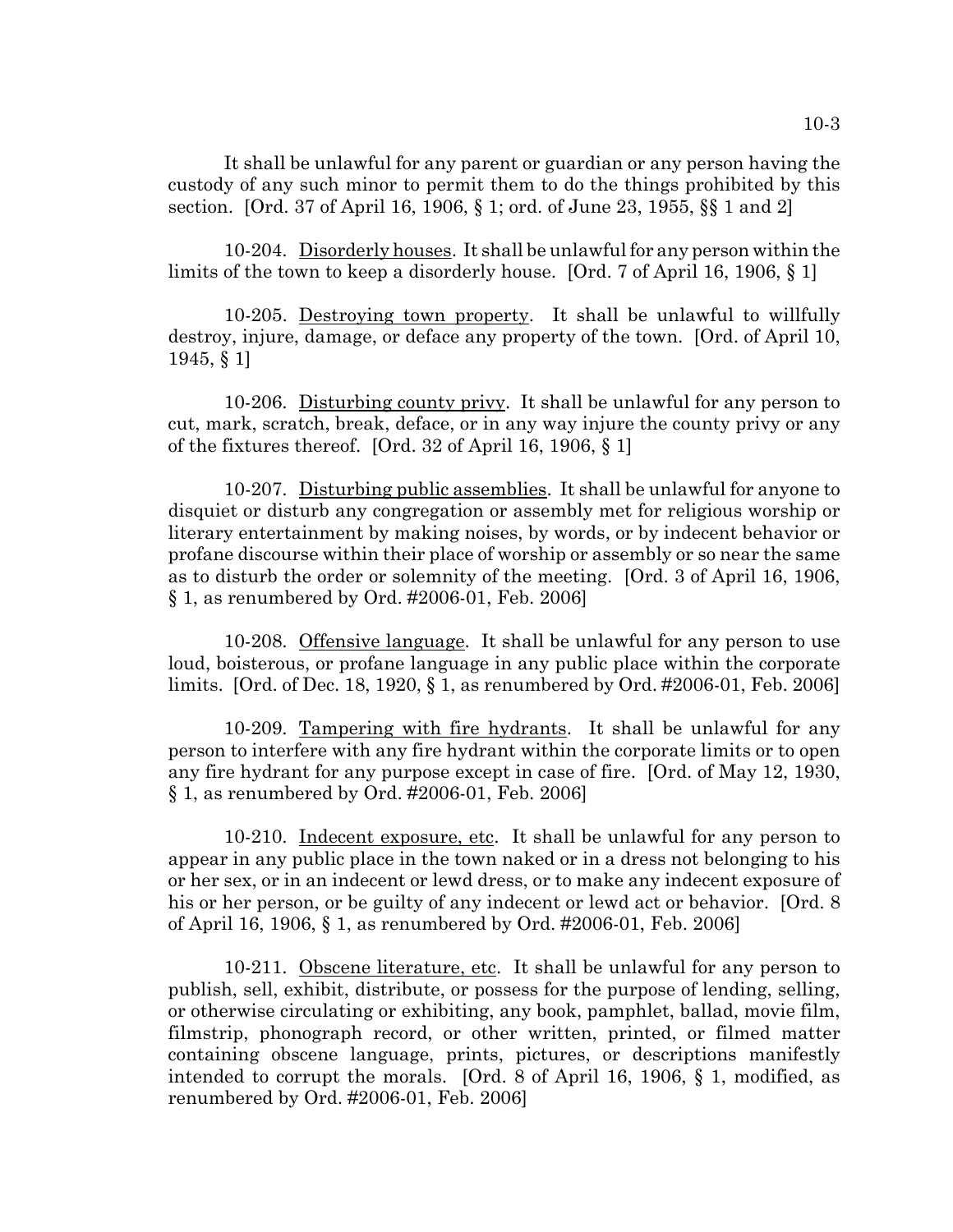10-212. Loitering. It shall be unlawful for any person without legitimate business or purpose to loiter, wander, or idle in, upon, or about any way or place customarily open to public use. [Ord. of Dec. 7, 1923, § 1, modified, as renumbered by Ord. #2006-01, Feb. 2006]

10-213. Minors playing pinball machines. It shall be unlawful for any minor to operate or participate in the operation of any so-called pinball machines or other similar devices in which money is placed or deposited in slots or other devices as a condition to playing any game of skill or chance, except that video games played for amusement only are exempted from the conditions set forth herein.

It shall be unlawful for the owner, operator, or any person having custody or charge of the machines or devices described and referred to in this section to permit any minor to operate or play at the same. [Ord. of June 23, 1955, §§ 1 and 2, modified, as renumbered by Ord. #2006-01, Feb. 2006]

10-214. Gambling. Gambling in any form shall be unlawful and it shall be unlawful for any person to play at any game of hazard or address for money or other thing of value or make any bet or wager for money or other thing of value. [Ord. of Sept. 13, 1946, § 1, as renumbered by Ord. #2006-01, Feb. 2006]

10-215. Assisting gambling. It shall be unlawful for any person to encourage, promote, aid, or assist in gambling or to possess or exhibit, buy, sell, or lend any gaming device of any nature, character, or description, or to possess, harbor, store, lend, buy, or sell any device used for gaming whether originally designed for such purpose or not. [Ord. of Sept. 13, 1946, § 2, as renumbered by Ord. #2006-01, Feb. 2006]

10-216. Keeping gambling places. It shall be unlawful for any person to keep a house, shop, room, hall, or place where resort is had for purposes of gaming in any manner, or to permit the same to be done whether such person is the owner, lessee, clerk, agent, manager, operator, or overseer of such place or otherwise connected therewith. Every person so connected in maintaining such a place for such purposes, whether principal or employee, shall be guilty of a violation of this section, and any place kept for the purpose of encouraging, promoting, aiding, assisting, or harboring an act of gaming or any gaming device shall be deemed to have been kept in violation of this section. [Ord. of Sept. 13, 1946, § 3, as renumbered by Ord. #2006-01, Feb. 2006]

10-217. Penalty for certain licensed businesses. Any person convicted of gambling, assisting gambling, or keeping a gambling place as prohibited in the preceeding sections to whom a license or permit has been issued to sell beer or operate a pool room or room where similar games are played shall forfeit such license or permit immediately upon conviction in case such violation occurs in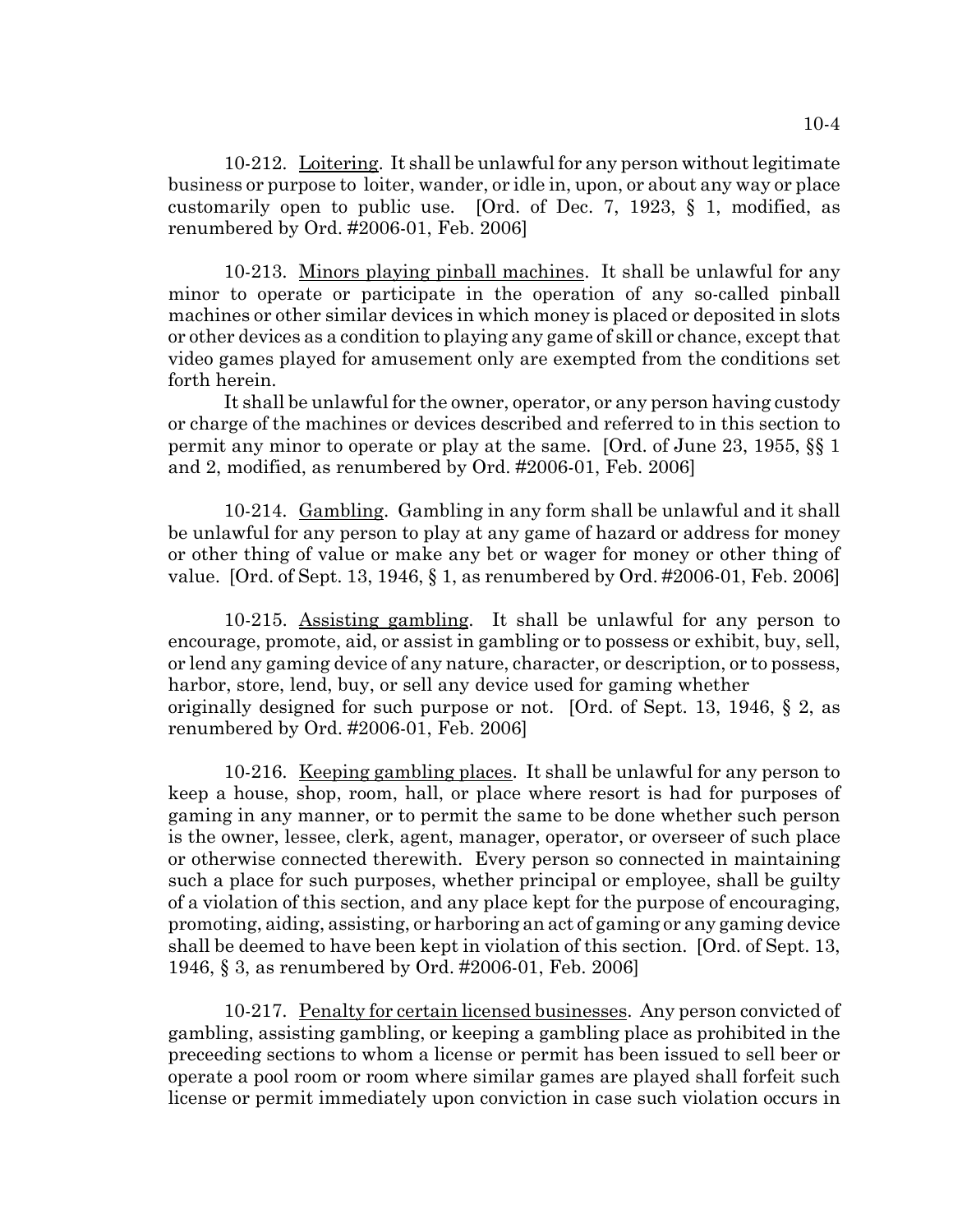or about the premises where such business is being carried on. Such license or permit shall not be renewed for a period of twelve months to such person so convicted or to anyone seeking to carry on the same or similar business in the same building or place of business, and forfeiture of such license shall operate as a forfeiture of any fee or tax paid for any unexpired period or term of such license. The judgment of forfeiture shall be made a part of the judgment of conviction. [Ord. of Sept. 13, 1946, § 6, as renumbered by Ord. #2006-01, Feb. 2006]

10-218. Swinging trains. It shall be unlawful for any person to swing or get off of a moving train in the limits of the town, without having business or seeing a passenger thereon. [Ord. 24 of April 16, 1906, § 1, as renumbered by Ord. #2006-01, Feb. 2006]

10-219. Throwing missiles. It shall be unlawful for any person to shoot arrows or throw balls, stones, pellets, or other missiles. [Ord. 14 of April 16, 1906, § 1, as renumbered by Ord. #2006-01, Feb. 2006]

10-220. Carrying weapons. It shall be unlawful to carry a concealed belt pistol, pocket pistol, revolver, or any dirk knife, bouie knife, or stilletto, or to carry in any manner any loaded cane, sword cane, sling shot, or brass, cast, or metal knucks. Provided that any officer or policeman or person summoned to aid such officers in the apprehension, arrest, or detention of criminals may carry such fire arms as are commonly used on such occasions while actually on duty and in the performance of said duty. [Ord. 19 of April 16, 1906, § 1, as renumbered by Ord. #2006-01, Feb. 2006]

10-221. Firing weapons. It shall be unlawful for any person to fire a gun, pistol, or any instrument within the limits of the town. Provided that persons who are mechanics and whose business it is to repair fire arms may be permitted to discharge guns or pistols in the limits of the town when done for the purpose of repairing same, if done or discharged in a safe and cautious way so as not to injure any person by such discharge. Police officers may also discharge guns in carrying out their duties. Provided also, that a firing or shooting permit may be obtained for special historical events. The firing or shooting permit shall be obtained from the chief of police and shall be contingent upon and subject to any safeguards that he may require. [Ord. 15, April 16, 1906, § 1 as amended by ord. of Dec. 12, 1978, modified, as renumbered by Ord. #2006-01, Feb. 2006]

10-222. Hunting on town property. It shall be unlawful for any person to hunt, whether through the use of firearms, bows and arrows, or any other weapon as may be defined under state code, on property owned by the Town of Jonesborough, including town parks, facilities open space areas, or public ways, whether inside or outside of the Jonesborough corporate limits. Animal control officers or other law enforcement officers may undertake such "hunting" activity as may be required to provide for the safety and protection of Jonesborough and area residents, and town staff is hereby authorized to post all town property to prevent hunting as may be defined under state law. (as added by Ord. #2008-15, Nov. 2008)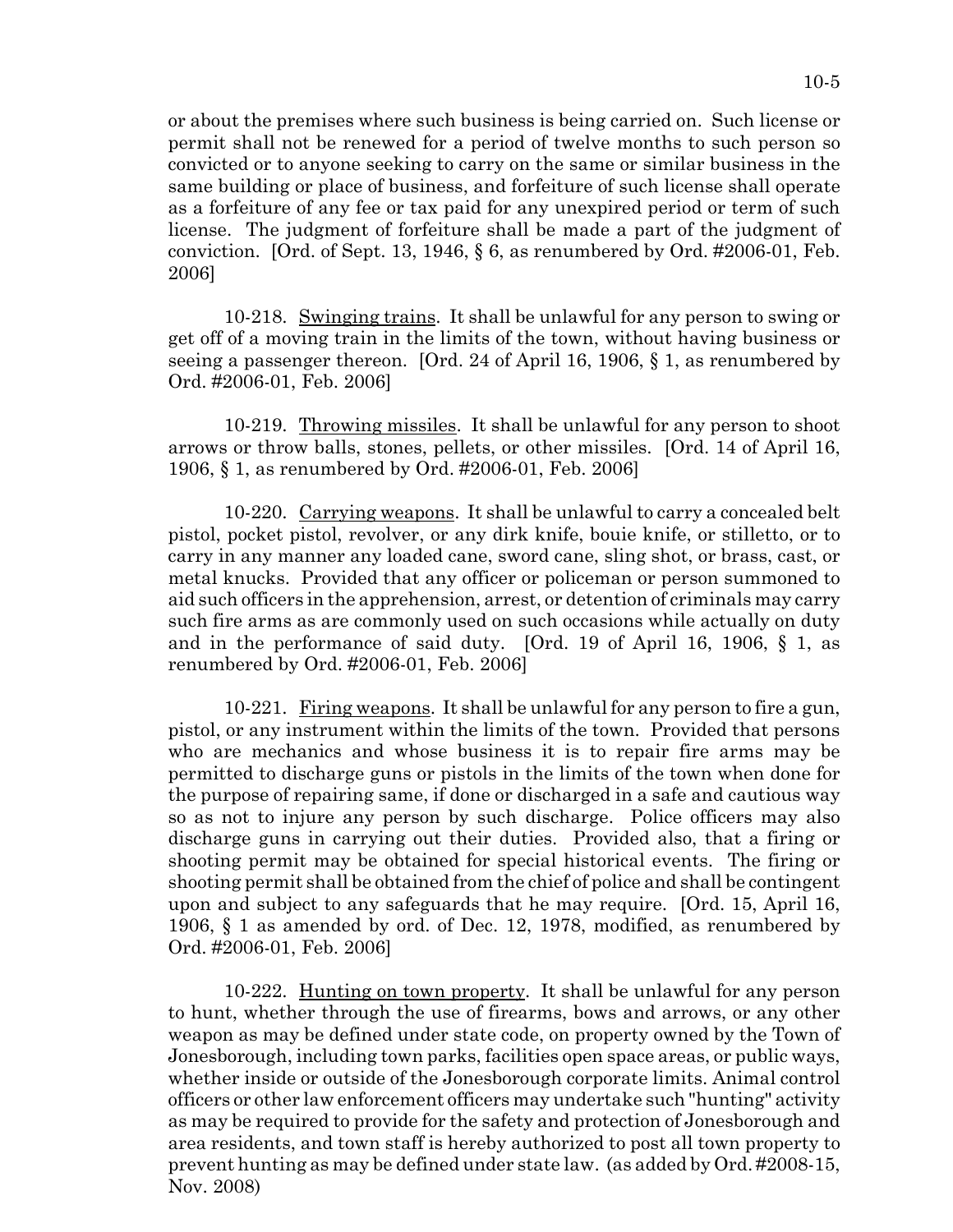## CHAPTER 3

#### NOISE ORDINANCE

# **SECTION**

- 10-301. Short title.
- 10-302. Disturbing the peace.
- 10-303. Protection for intimidation.
- 10-304. General.
- 10-305. Anti-noise regulations.
- 10-306. Exceptions.
- 10-307. General provisions; test for unlawful use.

10-301. Short title. This chapter shall be known as the Noise Ordinance of the Town of Jonesborough. [as added by Ord. #2006-01, Feb. 2006]

10-302. Disturbing the peace. No person shall disturb, tend to disturb or aid in disturbing the peace of others by violent, tumultuous, offensive, or obstreperous conduct, and no person shall knowingly permit such conduct upon any premise owned or possessed by him or under his control. A person who violates Tennessee Code Annotated, § 39-17-305 is also in violation of this section. [as added by Ord. #2006-01, Feb. 2006]

10-303. Protection for intimidation. The Jonesborough Board of Mayor and Aldermen finds and declares that it is the right of every person regardless of race, color ancestry, religion or national origin to be secure and protected from fear, intimidation, harassment and bodily injury caused by the activities of groups and individuals. It is not the intent of this section to interfere with the exercise of rights protected by the Constitution of the United States. The Jonesborough Board of Mayor and Aldermen recognizes the constitutional right of every citizen to harbor and express beliefs on any subject whatsoever and to associate with others who share similar beliefs. The board of mayor and aldermen further finds that the advocacy of unlawful acts by groups or individuals against other persons or groups for the purpose of inciting or provoking damage to property and bodily injury or death to persons is not constitutionally protected, poses a threat to public order and safety, and should be subject to criminal sanctions.

1. A person commits the offense of intimidating others from exercising civil rights who:

a. Injures or threatens to injure or coerces another person with the intent to unlawfully intimidate another from the free exercise or enjoyment of any right or privilege secured by the constitution and laws of the state.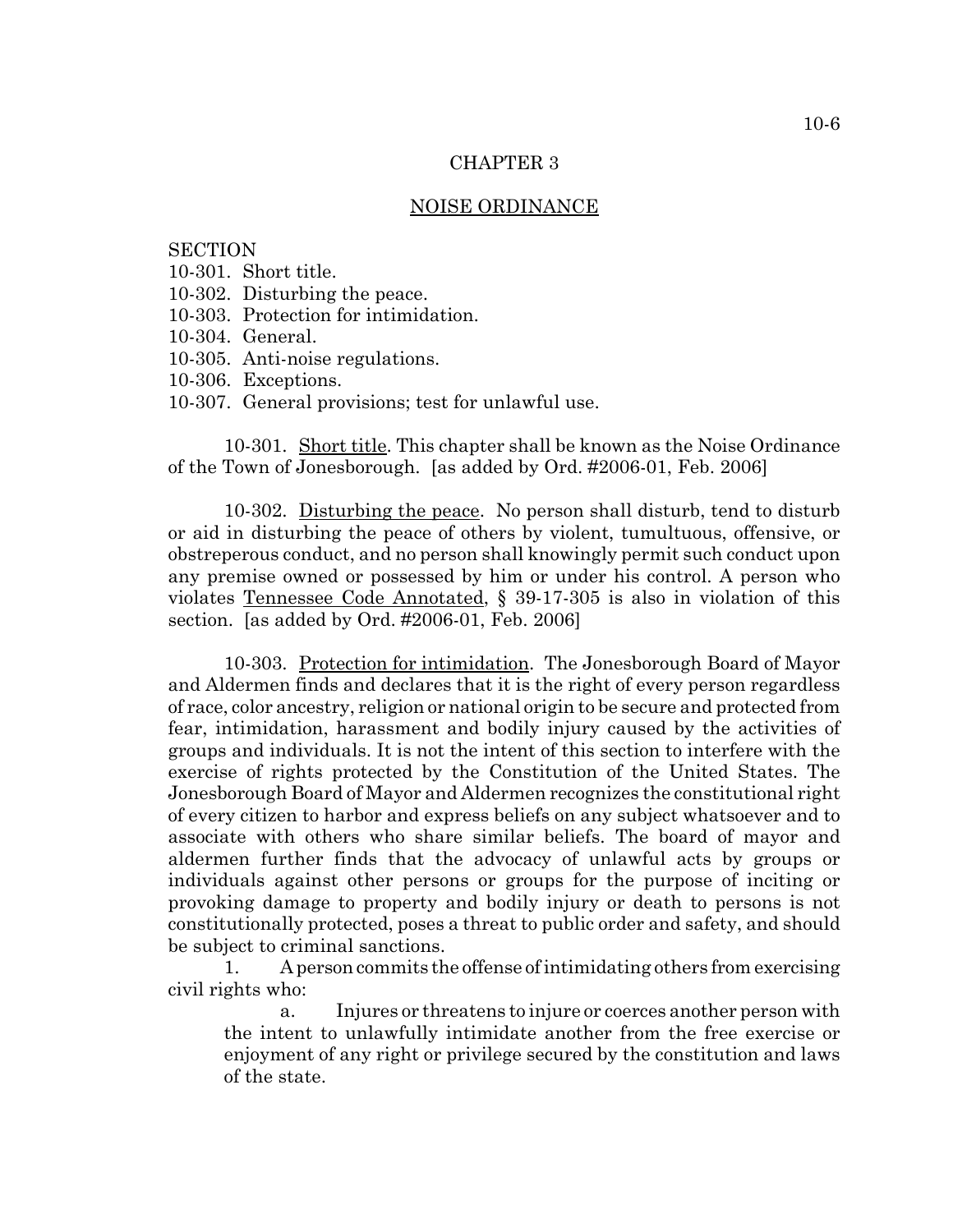b. Injures or threatens to injure or coerces another person with the intent to unlawfully intimidate another because that other person exercised any right or privilege secured by the constitution or laws of the state.

c. Damages, destroys or defaces any real or personal property of another person with the intent to unlawfully intimidate another from the free exercise or enjoyment of any right or privilege secured by the constitution or laws of the state.

d. Damages, destroys or defaces any real property of another person with the intent to unlawfully intimidate another because that other person exercised any right or privilege secured by the constitution or laws of the state.

2. It is an offense for a person to wear a mask or disguise with the intent to violate §§ 10-303 1 (a-d) of this chapter.

3. The penalties provided in this code for intimidating others from exercising civil rights do not preclude victims from seeking any other remedies, criminal or civil, otherwise available under law.<sup>1</sup> [as added by Ord.  $\#2006-01$ , Feb. 2006]

10-304. General. Subject to the provisions of this Chapter, the creating of any unreasonably loud, disturbing and unnecessary noise is prohibited. Noise of such character, intensity or duration as to be detrimental to the life or health of any individual or in disturbance of the public peace and welfare is prohibited. [as added by Ord. #2006-01, Feb. 2006]

10-305. Anti-noise regulations. Subject to the provisions of this chapter and § 10-303, the creating of any unreasonably loud, disturbing, and unnecessary noise which annoys, injures or endangers the comfort, repose, health, peace or safety of others within the corporate limits of Jonesborough is prohibited. Noise of such character, intensity, or duration as to be detrimental to the life or health on an individual or that annoys or disturbs the peace and quiet of Jonesborough is also prohibited.

The following acts, among others, are declared to be loud, disturbing and unnecessary noises in violation of the section, but this enumeration shall not be deemed to be exclusive, namely:

1. Blowing horns, signaling devices, etc. The sounding of any horn or other such device on any automobile, motorcycle, truck or other vehicle except as a danger warning on a public street or public place of the town; any unreasonably loud or harsh sound by any other signaling device; or the sounding of such devices for an unnecessary and unreasonable period of time.

<sup>1</sup> Sate law reference

Tennessee Code Annotated, § 39-17-309.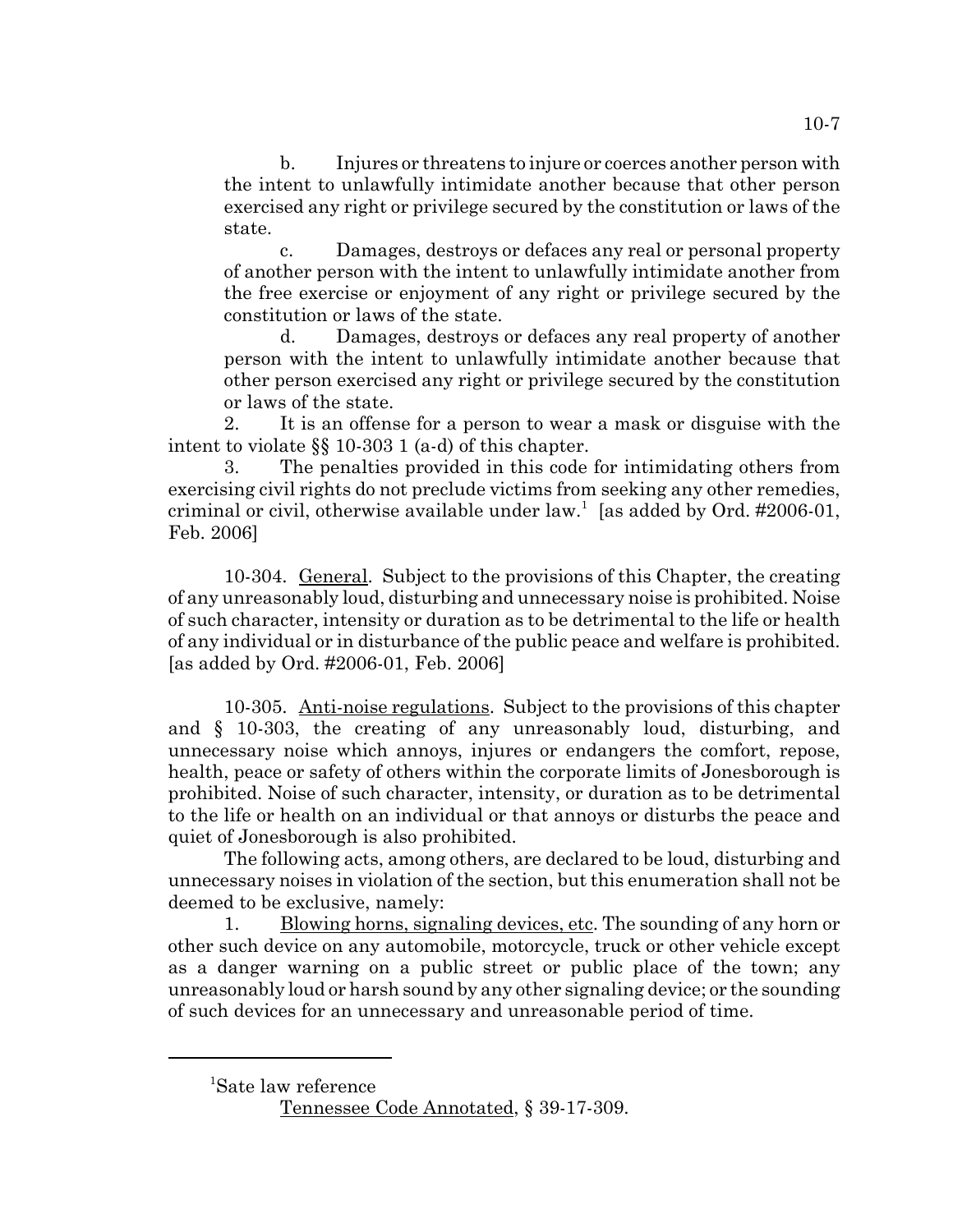2. Radio, television, stereos, live bands, amplifiers, loud speakers, etc. The using, operating, or permitting to be played, used, or operated any radio receiving set, musical instrument, phonograph, television, live band, amplifiers, loud speakers, or other machine or device for the producing or reproducing of sound in such a manner as to disturb the peace, quiet and comfort of the neighboring inhabitants or at any time with louder volume than is necessary for convenient hearing for the person or persons who are in the room, vehicle, chamber, or area in which such live band, machine or device is operated and who are voluntary listeners thereto. The operation of any such set, instrument, phonograph, live band, machine or device between the hours of 11:00 P.M. and 7:00 A.M. in such a manner as to be plainly audible at a distance of fifty (50) feet from the building, structure, or vehicle in which it is located shall be prima facie evidence of a violation of this section.

3. Loud speakers, amplifiers for advertising. The using, operating, or permitting to be played, used or operated of any radio, receiving set, musical instrument, phonograph or stereo, loud speakers, sound amplifier or other machine or device for the producing or reproducing of sound which is broadcast upon public streets or public ways for the purpose of commercial advertising or attracting the attention of the public to any building, structure or service.

4. Yelling, shouting, etc. Yelling, shouting, hooting, whistling or singing on the public streets, public parks, open spaces, and public areas or in parking lots of commercial businesses open to the public or at any time or place so as to disturb or annoy the quiet, comfort or repose of any dwelling, hotel, office, medical facility or other type of residence, or of any persons in the vicinity.

5. Animals, birds, pets, etc. The keeping of any animal, bird or fowl which by causing, frequent or long continued noise shall disturb the comfort or repose of any persons in the vicinity.

6. Use of vehicles. The use of any automobile, semi-truck, four-wheeler, go-cart, motorcycle or other such vehicle in such a manner as to cause loud and unnecessary grating, grinding, rattling, or other noise.

a. The use of any vehicle by acceleration or unnecessary braking or creating unnecessary noise otherwise known as squalling tires.

b. Truck tractors and semi-trailers, as defined in Tennessee Code Annotated, § 55-1-101, shall not use an engine compression braking device unless the engine compression braking device is equipped with an operational approved muffler. As used in this section, "approved muffler" means any muffler that complies with Federal Motor Carrier Safety Regulations on noise emissions, 49CFR 325, et seq.

c. The use of any vehicle so out of repair or loaded in such a manner as to cause loud and unnecessary noise.

7. Loading and unloading operations. The creation of any loud and excessive noise in connection with the loading or unloading of any vehicle or the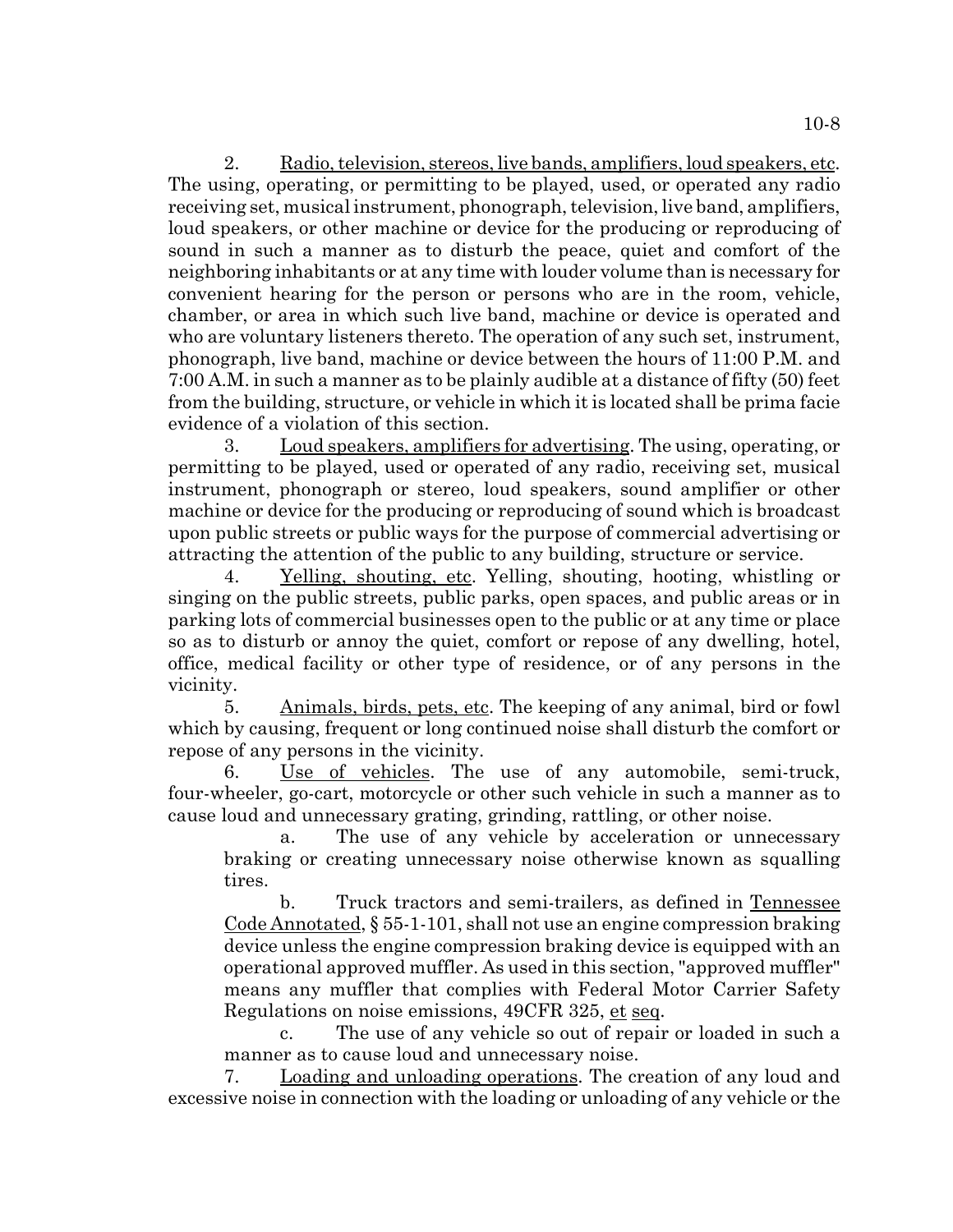opening and destruction of bales, boxes, crates and containers particularly other than during the hours between 7:00 A.M. and 6:00 P.M.

8. Construction or repairing of buildings. The creation of any loud and excessive noise in creation with the erection, including excavation, demolition, alteration or repair of any building in any residential area or section other than between the hours of 7:00 A.M. and 9:00 P.M. on weekdays, except in case of urgent necessity in the interest of public health and safety, and then only with a permit or written authorization from the building inspector or town administrator granted for a period while the emergency or urgent public necessity continues, and not for a period exceeding thirty (30) days without re-authorization, or upon a schedule approved by the board of mayor and aldermen.

9. Pile drivers, hammers, etc. The operation of any pile driver, steam shovel, construction equipment, pneumatic hammer, derrick, steam or electric hoist or other appliance, the use of which is attended by loud and unusual noise, between the hours of 9:00 P.M. and 7:00 A.M. without an authorizing permit from the building inspector or town administrator, or upon a schedule approved by the board of mayor and aldermen.

10. Noises near schools, hospitals, churches, etc. The creation of any loud and excessive noise on any street or area adjacent to any school, institution of learning, church, public building or court while the same is in session or use provided such facilities are properly identified with signage. [as added by Ord. #2006-01, Feb. 2006]

10-306. Exceptions. Although every effort must be made to minimize noise and its negative impact on residents, none of the terms or prohibitions hereof shall apply to or be enforced against:

1. Any vehicle of the Town of Jonesborough while engaged upon necessary public business.

2. Noises resulting from any authorized emergency vehicle, when responding to an emergency call or acting in time of an emergency.

Excavations or repairs of bridges, streets, or highways at night, by or on behalf of the town, the county or the state, when the public welfare and convenience remedies it impracticable to perform such work during the day.

4. The reasonable use of amplifiers or loud speakers in the course of public addresses which are noncommercial in character and in the course of advertising functions sponsored by nonprofit organizations without a permit or a letter of written authorization from the public safety director or town administrator.

5. Noises of safety signals and warning devices

6. Noises from non-amplified church bells and chimes.

7. Noises resulting from a parade, scheduled outdoor athletic event, fireworks display, or any event which has been sanctioned by the town.